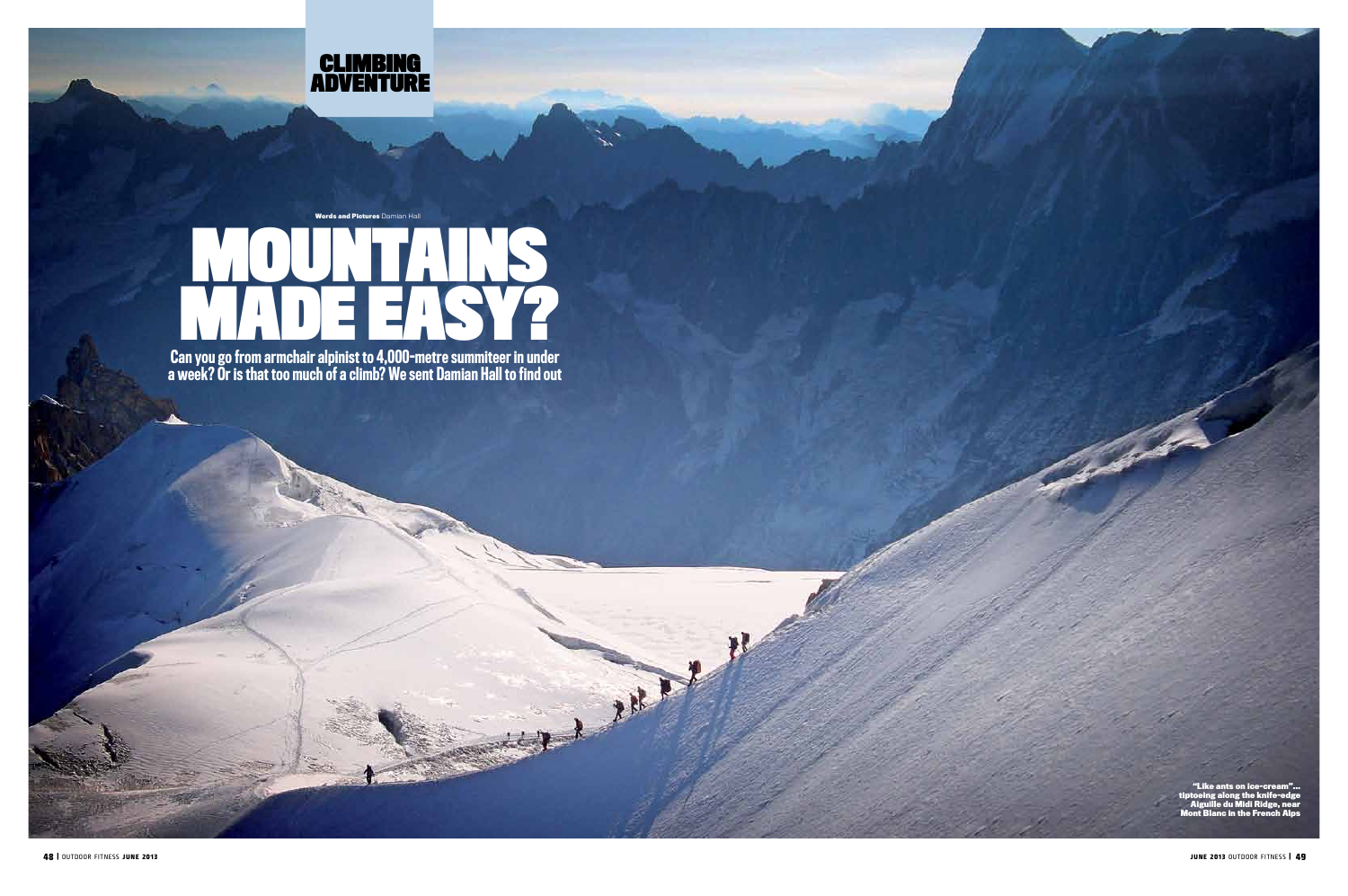OU NEED THREE things to be a high-altitude<br>mountaineer," says Tim, my guide, over<br>breakfast in Chamonix. "One, a high pain<br>threshold. Two, a bad memory. And, three...<br>I can't remember what the third one is." mountaineer," says Tim, my guide, over breakfast in Chamonix. "One, a high pain I can't remember what the third one is."

I'm in no particular rush to test my pain threshold, but if this is typical climbing humour I think I'm going to enjoy

my six days of mountain-bothering in the French Alps. Mountaineering seems so very dangerous. "There are only three sports," the writer Ernest Hemingway once said, "bullfighting, motor racing and mountaineering. All the rest are merely games." Yet at the same time, the sport seems so compelling. As the mad mountain men do their basic maths on fewer and fewer fingers, why do they keep going back? I want a taste of what fires their imaginations.

 Chamonix is the world's mountaineering capital. On either side of a narrow valley, snow-clad rockets soar for thousands of metres, including the Alps' biggest at 4,810m, Mont Blanc, where mountaineering officially began in 1786.

Tim, an IFMGA-qualified guide with Adventure Consultants, has been charged with turning me and another chap – a 51-year-old bank treasurer named Neville – into mountaineers. He shows us the essentials of rope work and explains how the professionals use a combination of patience, energy preservation, good balance and mental calmness to get up the hill.

At home I've been hillwalking with a pack, running and cycling – but that can't prepare you for the curveball called altitude. It starts to be a factor for most people above 3,000m, and our course will climax with a summit attempt on a 4,000m peak. So as we learn our basic skills, we also need to acclimatise.

Next morning we're up at 5am, knocking back brekkie and gearing up. The amount of kit seems preposterous, but mountains are not a place to be unprepared. I'm wearing and carrying three pairs of trousers, a trio of gloves, ditto headwear, plus gaiters, glasses, goggles and other layers. Plus all the pointy technical equipment. I feel like a knight in armour, ready for battle.

We ascend through a moraine field, then a mix of snow and rock, and stop at the edge of a glacier. It's hard to imagine that this pristine, innocent-looking surface hides a sea of hungry, gnashing mouths. I'd heard only yesterday about a Slovenian climber who was lost in a crevasse two weeks ago. He should have been roped up. He wasn't.

Tim teaches us the basics of crampon use, then we rope up and climb for a couple of hours, into the clouds and worsening wind, to the top of Tresenta (3,609m). It's snowy as we pause for handshakes and snaps at the summit. We descend through quasi-blizzard conditions: stinging sleet and good old-fashioned rain. Back in the hut with steaming soup, the weather has dampened our kit, but not the euphoria of my first Alpine summit.

The next day is set aside for an acclimatisation hike, across a glacier that curves and bulges erratically, like an unmade bed. As we cross, crevasses loom out of the

pea-soup clouds, and fragile ice bridges convey us delicately over beckoning canyons. The enchanting chasms are like sirens. I know I should steer clear of them, but I just have to look inside – at their ice crystals, their ethereal blue glow and their yawning, enigmatic silence.

Back in Chamonix next morning, we get two cable cars from 1,035m up to 3,800m. In just 15 minutes we've swapped a busy roadside for the dreamy world of snow, rock and ice. We step through a gate into an ice cave, and look out upon a sight that leaves me chilled to the bone.

The Aiguille du Midi ridge is a minor hit on YouTube. It is knife-edged, with a 2,000m-plus drop to my left, straight down to Chamonix. On the right a steep slope leads off around rocks to… goodness-knows-where, but doubtless some kind of messy, icy half-death. There's not even enough space to stick ice axe and walking pole at either side. I feel like a two-year-old looking down a slide for the first time. That way? Really? Without a parachute?

After a mentally torturous wait for two groups to climb slowly up towards us, finally, I go first. It starts out flat, but then goes steeply downhill. I feel the exposure pulling at me, wanting me. I haven't concentrated this hard on anything since I lost my virginity – though this lasts much longer. I have a small but intense headache and I'm regretting not taking out life insurance. I've done bungy jumps and skydives, but this is more hair-whitening.

"Relax your feet," says Tim, among other reassuring things. Somehow, 20 horrifying minutes later, we're off it. I laugh as a wave of euphoric relief washes over me.

Welcome to real mountaineering, I suppose. From here it's a glorious walk across a glacier bowl circled by magnificent peaks to the Cosmiques Hut, at 3,613m. It's sensationally located, a castle on an island of rocks, with views of Alps in all directions – and beer on tap. From the deck, the climbers on nearby peaks look like ants on ice cream. They appear so vulnerable, but I'm desperate to join them. Some head to Mont Blanc from this hut, but it's only a few weeks since an avalanche on the route killed nine people, and most guides judge the current conditions unfavourable. Our target will be 4,248-metre Mont Blanc du Tacul. On our last acclimatisation day we do pitches with ice screws up a sleep snow slope, which has my calves on fire. We rest in the afternoon, our alarms set for 3am. As we strap on crampons next morning, a caterpillar of headtorches leads out into the darkness. Soon my feet add to the honeycomb crunch of the snow. The torches merge with the twinkling stars above, and we start to climb steeply. Snowballs triggered by Neville and Tim, walking ahead, skitter past me and off the edge, down towards Chamonix. Ice blocks the size of buses loom over us. We climb and climb, zigzagging to combat the steepness. I have what must be summit fever: a frenzied obsession with getting to the top. I *must* get there – and I want to go hell-for-leather. But I remember Tim's advice about being *continues over>*







**this hard on anything since I lost my virginity – and**



**Laden with "preposterous amounts of kit," Damian embarks on his first 4000-er** **As the sun rises, it's time for an assault on Mont Blanc du Tacul's craggy summit**